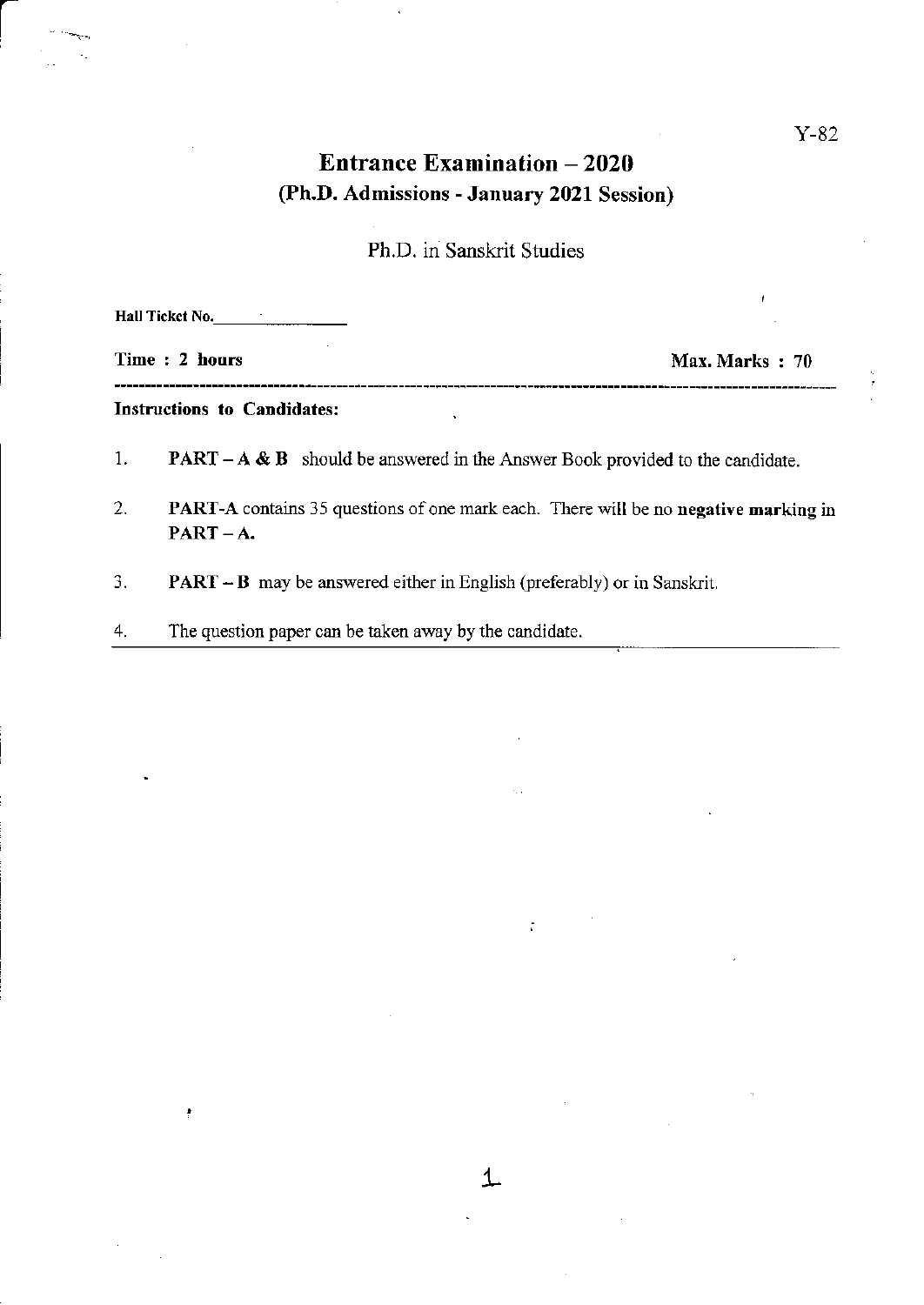$\frac{1}{3}$ 

### $PART-A$

| 1. Broadly, research can be categorized into --- types<br>A) Four                                                                                                    | B) Five            |          | C) Three                       |  | D) Two              |
|----------------------------------------------------------------------------------------------------------------------------------------------------------------------|--------------------|----------|--------------------------------|--|---------------------|
| 2. Which of the following is not part of anubandha-catustaya?<br>A) Prayojana                                                                                        | B) Vişaya          |          | C) Vyāpāra                     |  | D) sambandha        |
| 3. Which of the following words is not related to the term 'research'?<br>A) Gavesanam                                                                               |                    |          | B) Anusandhānam C) Navīkaraņam |  | ŧ<br>D) Samsodhanam |
| 4. How many kalās were mentioned in Sanskrit texts?<br>A) 18                                                                                                         | $B)$ 32            | $C$ ) 64 | $D)$ 108                       |  |                     |
| 5. Hypothesis should be capable of being -<br>A) Proved                                                                                                              | B) Accepted        |          | C) Disapproved                 |  | D) Tested           |
| 6. What is the definition of the word 'āhnika'?<br>A) ahni bhavaḥ B) ahnā nirvṛttaḥ                                                                                  |                    |          | C) ahnā sādhyaḥ                |  | D) All of the above |
| 7. Any document written by hand or type written is called?<br>A) Manuscript                                                                                          | B) Book            |          | C) Novel                       |  | D) Monograph        |
| 8. Vyākhyānam --- lakṣaṇam<br>A) Pañca                                                                                                                               | B) Tri             |          | C) Catur.                      |  | D) Şat              |
| 9. Surveys and fact finding enquiries are part of --- research<br>A) Quantitative                                                                                    | B) Applied         |          | C) Descriptive                 |  | D) Empirical        |
| 10. Number of Tantrayuktis proposed by Kautilya are -<br>A) 28                                                                                                       | B) 32              | C) 34    | $D)$ 36                        |  |                     |
| 11. 'In Ex-Post facto research, the researcher has control over variables' - Is this statement true?<br>C) Irrelevant question D) Can not say<br>B) False<br>A) True |                    |          |                                |  |                     |
| 12. Who is the author of the book - 'Manuscriptology and Text Criticism?'<br>A) G.C. Tripathi                                                                        | B) L.N. Bhat       |          | C) Nagendra                    |  | D) J.P. Thaker      |
| 13. What is the plural form of the word 'Thesis?'<br>A) Theses                                                                                                       | <b>B</b> ) Thesius |          | C) Thesus                      |  | D) Thesises         |
| 14. How many types of sūtra are explained in Ayurveda?<br>A) 5                                                                                                       | $B)$ 4             | $C$ ) 3  | $D$ ) 2                        |  |                     |
| 15. What do you mean by NLP?<br>A) National Linguistics Program<br>B) National Language Policy<br>C) Natural Language Processing<br>D) Neuro Linguistics Programming |                    |          |                                |  |                     |

 $\hat{\mathcal{A}}$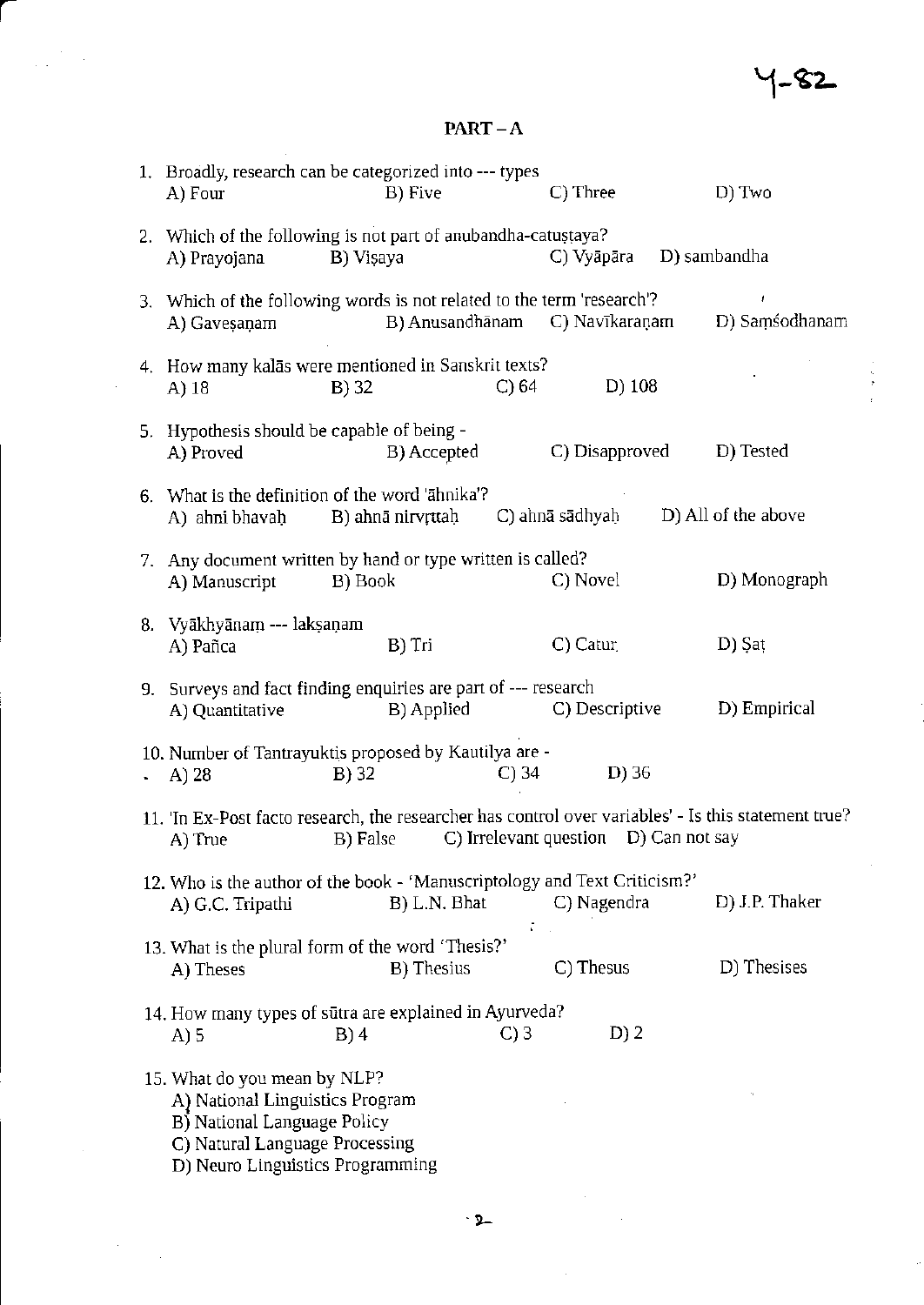| A) P.h.D.                                                                                                                                     | B) Ph.D.                                                                                   | $C)$ PhD                      | 16. What is the correct acronym for the degree 'Doctor of Philosophy' from the following?<br>D) Both B&C       |
|-----------------------------------------------------------------------------------------------------------------------------------------------|--------------------------------------------------------------------------------------------|-------------------------------|----------------------------------------------------------------------------------------------------------------|
| 17. Yogavāśistha has --- verses<br>A) 32,000                                                                                                  | B) 24,000                                                                                  | C) 1,00,000                   | D) $1,10,000$                                                                                                  |
| A) Karl Pearson                                                                                                                               | 18. Who wrote the work 'The Grammar of Science?'<br>B) Karl Pearson                        | C) Ronald Fisher              | D) Francis Galton                                                                                              |
| A) Bhartrhari                                                                                                                                 | 19. Who is the famous Bhasyakara in Indian grammatical tradition?<br>B) Haradatta          | C) Kātyayana                  | D) Patañjali                                                                                                   |
| A) AYUSH                                                                                                                                      | absence of disease or infirmity' - Which institution defined it so?<br>B) WHO              | C) UNO                        | 20. 'Health is a state of complete physical, mental and social well-being and not merely the<br>ž<br>D) UNICEF |
| 21. Who accepted Yukti as a pramāna?<br>A) Grammarians                                                                                        | B) Yogis                                                                                   | C) Vaidyakiyas                | D) Logicians                                                                                                   |
| A) 05                                                                                                                                         | 22. Udayanāchārya used --- arguments to prove the existence of Iśvara<br>B) 09             | $C$ ) 07<br>$D)$ 11           |                                                                                                                |
| 23. Trivrtkaraņa-prakriyā consists of -<br>A) tejaḥ, āpaḥ, annam<br>B) ākāśaḥ, āpaḥ tejaḥ<br>C) prthvī, āpaḥ, tejaḥ<br>D) ākāśaḥ, āpaḥ, annam |                                                                                            |                               |                                                                                                                |
| A) Karl Popper                                                                                                                                | 24. Who was rather the first to point out the 'Problem of induction'?<br>B) David Hume     | C) Matilal                    | D) H.H. Ingalls                                                                                                |
| A) Samhitā                                                                                                                                    | 25. One of the following texts is related to the Sanskrit phonetics<br>B) Prātiśākhya      | C) Brāhmaņa D) Sarvānukramaņī |                                                                                                                |
| A) Karl Popper                                                                                                                                | 26. Who spoke thus – 'A hypothesis must be falsifiable'?<br>B) Aristotle                   |                               | C) Karl Potter D) René Descartes                                                                               |
| A) Nyāya                                                                                                                                      | 27. Which is the oldest school of Indian philosophy?<br>B) Yoga                            |                               | C) Vaiśeșika D) Sāmkhya                                                                                        |
| A) Āgamanātmaka<br>C) Samvedanātmaka                                                                                                          | 28. Deductive reasoning is known as --- paddhati<br>B) Nigamanātmaka<br>D) Samsodhanātmaka |                               |                                                                                                                |
| A) Analytical                                                                                                                                 | 29. Formal logic and Maths are dealt in --- philosophy<br><b>B</b> ) Continental           |                               | C) Cartesian D) Empirical                                                                                      |
| A) Upavarşa                                                                                                                                   | 30. Who is the well-known vrttikāra on Jaiminisūtra?<br>B) Vācaspatimiśra                  |                               | C) Prabhākaramiśra D) Śālikānātha                                                                              |
|                                                                                                                                               |                                                                                            |                               |                                                                                                                |
| A) C. Ptolemy                                                                                                                                 | 31. Who proposed the the helio-centric theory in astronomy?<br><b>B</b> ) Aristotle        |                               | C) G. Galilli D) N. Copernicus                                                                                 |

 $\label{eq:2.1} \frac{1}{\sqrt{2}}\int_{\mathbb{R}^3}\frac{1}{\sqrt{2}}\left(\frac{1}{\sqrt{2}}\right)^2\frac{1}{\sqrt{2}}\left(\frac{1}{\sqrt{2}}\right)^2\frac{1}{\sqrt{2}}\left(\frac{1}{\sqrt{2}}\right)^2\frac{1}{\sqrt{2}}\left(\frac{1}{\sqrt{2}}\right)^2.$ 

 $\label{eq:2.1} \frac{1}{\sqrt{2}}\int_{\mathbb{R}^3}\frac{1}{\sqrt{2}}\left(\frac{1}{\sqrt{2}}\right)^2\left(\frac{1}{\sqrt{2}}\right)^2\left(\frac{1}{\sqrt{2}}\right)^2\left(\frac{1}{\sqrt{2}}\right)^2\left(\frac{1}{\sqrt{2}}\right)^2.$ 

 $\hat{\mathcal{A}}$ 

\-s2-